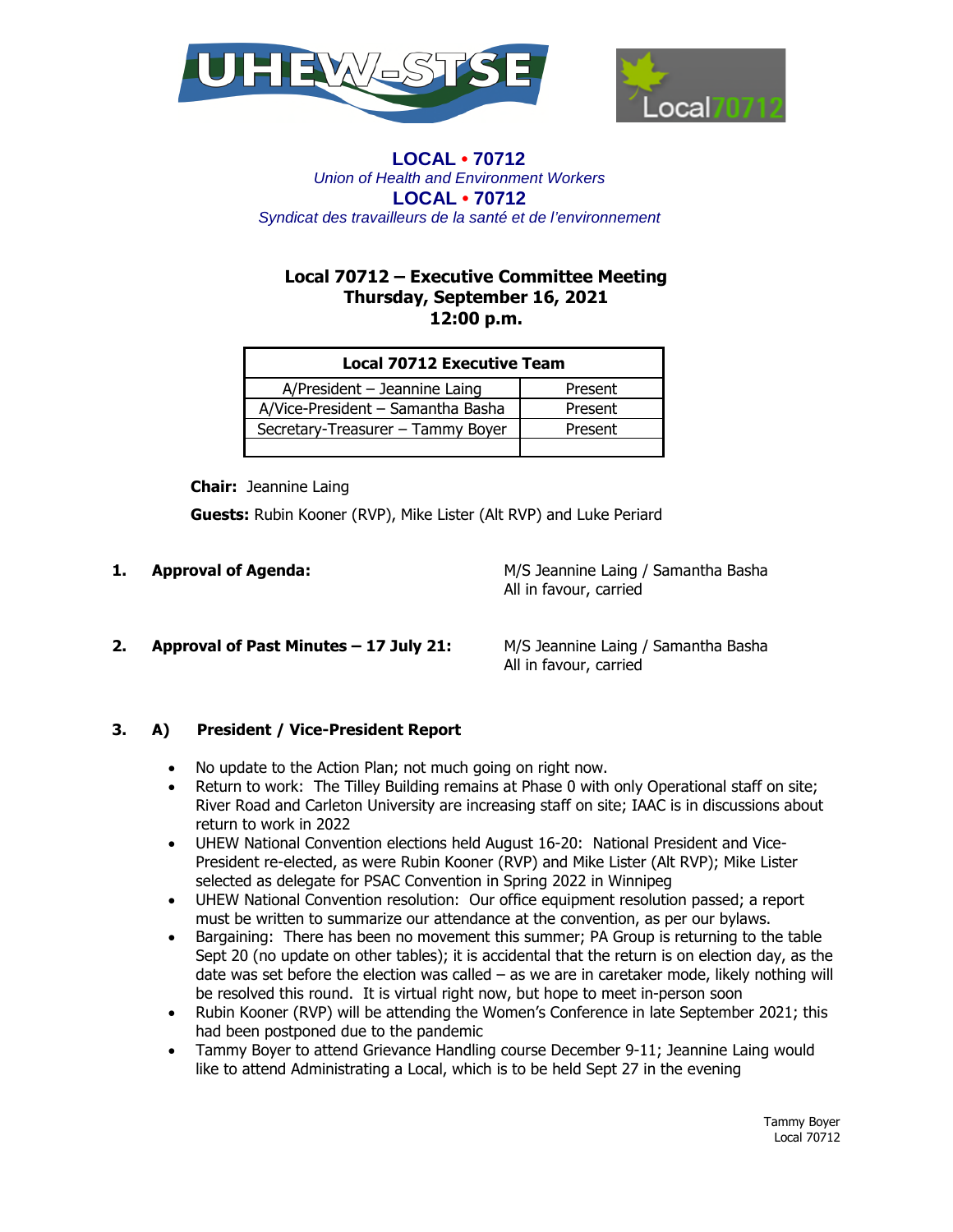



MOTION: Tammy Boyer to attend Grievance Handling course, per our bylaws which state that all Local Executives must take this course

M/S: Jeannine Laing / Samantha Basha Aye – Jeannine Laing; aye – Tammy Boyer; aye – Samantha Basha All in favour – motion carried unanimously

MOTION: Jeannine Laing to attend Administrating a Local evening course

M/S: Jeannine Laing / Samantha Basha Aye – Jeannine Laing; aye – Tammy Boyer; aye – Samantha Basha All in favour – motion carried unanimously

## **B) Treasurer Report**

- Q3 is almost complete and spreadsheet up to date
- All expense claims have been received pertaining to Q3, and cheques will soon be cut and direct deposit payments provided (payments already provided to Pierre Vallieres re: translations and Tammy Boyer and Luke Periard re: convention attendance)
- As there are still a few weeks remaining in Q3, financial reviewers have not yet reviewed Q3
- At the next meeting, Treasurer to provide what is remaining in the 2021 budget

## **C) Chief Steward Report**

- There are multiple Case Logs on the Google Drive they will be merged into one document
- Case Log not up to date as many emails and conversations have been held but not yet recorded
- Member cases discussed; in the Executive Meetings, it should just be an overview, but discussed more fully in the Stewards Meetings

## **4. Executive Leave**

• Reminder to Local Executive not to try to juggle workload if on leave; let the Executive know of your absence so that it can be addressed. Google calendar might be a good tool to record absences

## **5. Local Assets**

- Unsure when the \$1,500 equipment subsidy will be put into effect
- Samantha Basha is waiting to purchase a new Executive laptop (previously motioned)
- Projector is needed for future in-person AGMs (previously motioned)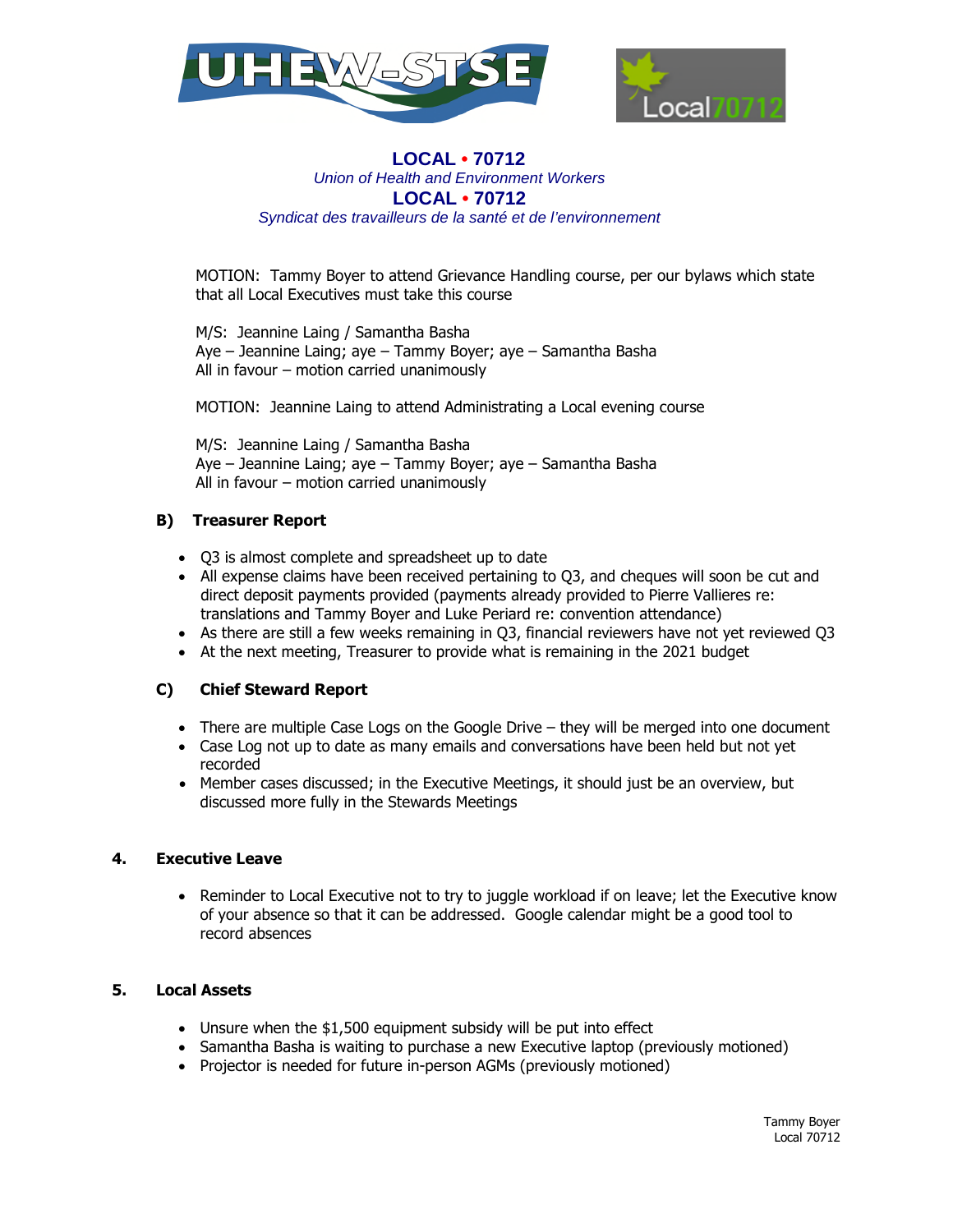



## **6. MS Teams Follow Up**

- All Executives and Stewards should have Teams set up on personal or Local-owned laptops
- Tammy Boyer has set up Teams, but unsure if the setup was done correctly
- Samantha Basha has not yet set up Teams

## **7. PSAC Convention Observer**

- Luke Periard would be interested in attending the upcoming PSAC Convention in Winnipeg as an Observer
- Mike Lister suggested that sending as many people as possible (both Delegates and Observers) to the next UHEW Convention would be much more beneficial than one Observer at the PSAC Convention (Observers have no voice)
- Motion to send Luke Periard to the PSAC Convention deferred until a cost breakdown analysis is done of all upcoming conventions

MOTION: Tammy Boyer to prepare a cost breakdown for upcoming conventions

M/S: Jeannine Laing / Samantha Basha Aye – Jeannine Laing; aye – Tammy Boyer; aye – Samantha Basha All in favour – motion carried unanimously

## **8. Charitable Donations**

Looking at recommendations; to be discussed further at the next Executive Meeting

# **9. Member Appreciation**

This is difficult to do due to our current differing work situations; to be discussed further

## **10. Finances**

• Motions to approve expense claims for Q3:

MOTION: Pay Luke Periard's expense claim for Q3 cell/internet expenses (\$165)

M/S: Jeannine Laing / Tammy Boyer Aye – Jeannine Laing; aye – Tammy Boyer; aye – Samantha Basha All in favour – motion carried unanimously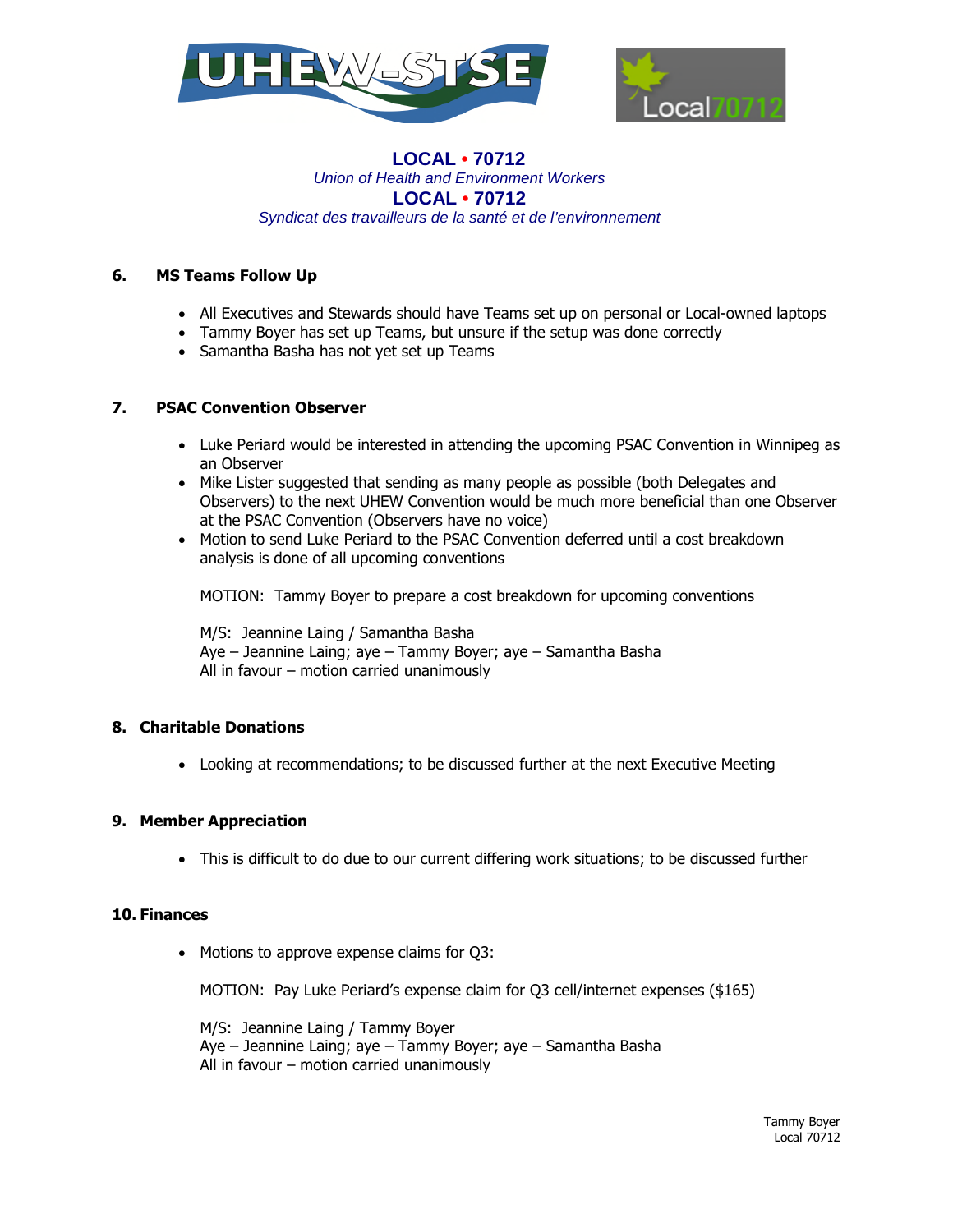



MOTION: Pay Jeannine Laing's Local expenses expense claim for web hosting (\$339)

M/S: Jeannine Laing / Samantha Basha Aye – Jeannine Laing; aye – Tammy Boyer; aye – Samantha Basha All in favour – motion carried unanimously

MOTION: Pay Pierre Vallieres' expense claim for translation expenses (\$673.20)

M/S: Jeannine Laing / Samantha Basha Aye – Jeannine Laing; aye – Tammy Boyer; aye – Samantha Basha All in favour – motion carried unanimously

MOTION: Pay Tammy Boyer's expense claim for Q3 cell/internet expenses (\$165)

M/S: Jeannine Laing / Samantha Basha Aye – Jeannine Laing; aye – Tammy Boyer; aye – Samantha Basha All in favour – motion carried unanimously

MOTION: Pay Tammy Boyer's expense claim for convention attendance (\$1,191.70)

M/S: Jeannine Laing / Samantha Basha Aye – Jeannine Laing; aye – Tammy Boyer; aye – Samantha Basha All in favour – motion carried unanimously

MOTION: Pay Jeannine Laing's expense claim for Q3 cell/internet expenses (\$165)

M/S: Jeannine Laing / Samantha Basha Aye – Jeannine Laing; aye – Tammy Boyer; aye – Samantha Basha All in favour – motion carried unanimously

MOTION: Pay Samantha Basha's expense claim for Q3 cell/internet expenses (\$165)

M/S: Jeannine Laing / Tammy Boyer Aye – Jeannine Laing; aye – Tammy Boyer; aye – Samantha Basha All in favour – motion carried unanimously

MOTION: Pay John Coltess' expense claim for Q2 financial review (\$25)

M/S: Jeannine Laing / Samantha Basha Aye – Jeannine Laing; aye – Tammy Boyer; aye – Samantha Basha All in favour – motion carried unanimously